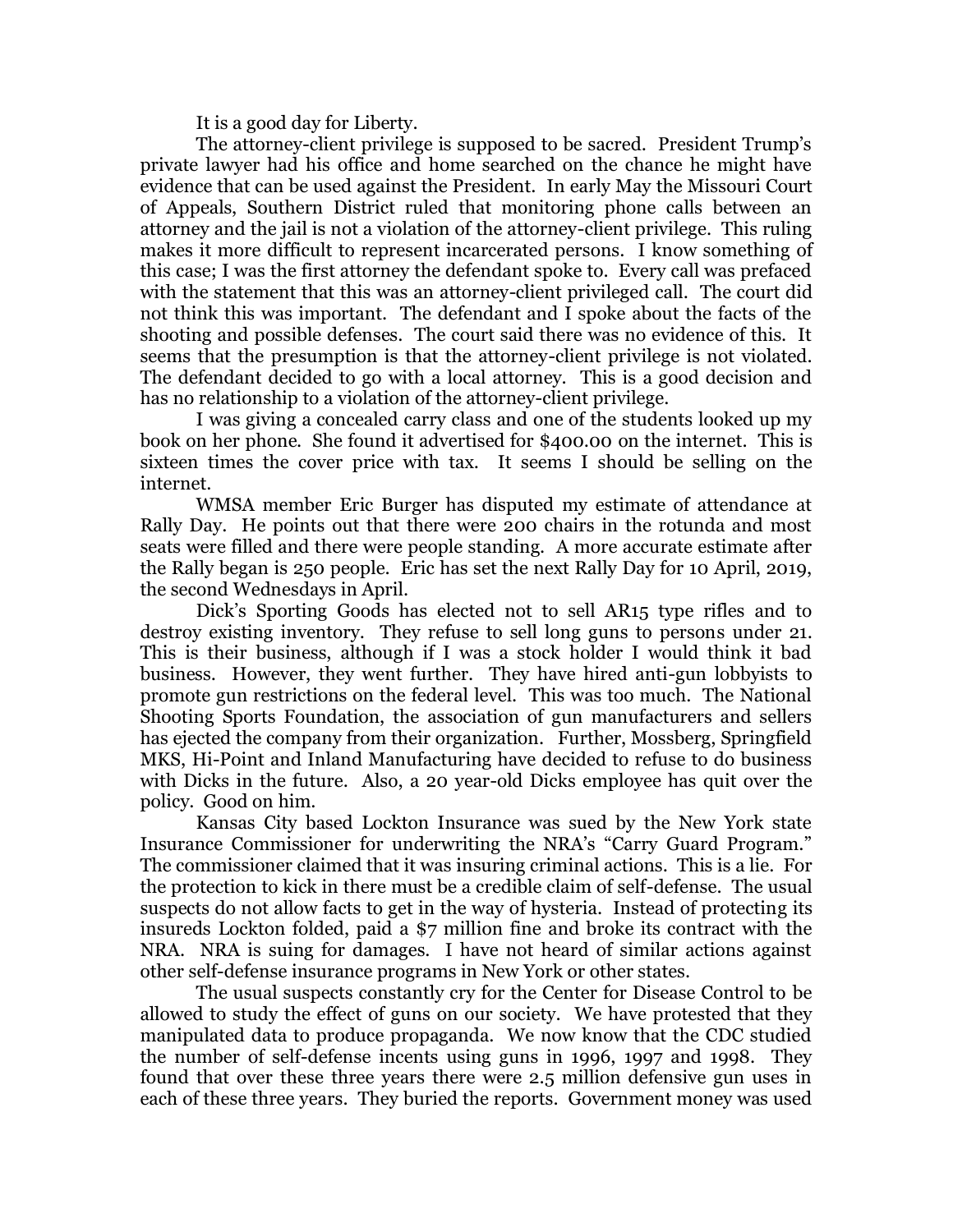to produce these studies, but the CDC made a conscious decision to withhold them from the American public. The studies contradicted their prejudices. Since we cannot trust the CDC to investigate and report honestly, why should we waste more money on their studies?

A man in Seattle stole an ice ax and walked down the street threatening and assaulting people. Officers followed ordering and cajoling him to put down the ax. Finally Officer Nick Guzley grabbed the man while he was disarmed. No injuries to anyone. Officer Guzley is threatened with discipline by the Office of Professional Accountability for failure to de-escalate the situation. They seem to think that he could have done more to cause the man to surrender. When a threat refuses to de-escalate there is no choice except force. Unlike civilians the police could not just walk away and leave him to assault strangers. Persons with concealed carry licenses have often been accused of aggravating a situation, simply by being armed. This same "cloud-coo-coo-land" thinking will be applied to us.

Two women argued and one rammed her car into the other's vehicle; where a child was sitting. The mother of the child drew her gun and the aggressor drove away. She drove straight to the police station. The mother was charged and convicted on the grounds that the other party made the first police report. You may never have to fast draw your gun; you will have to fast draw your cell phone.

Public television did a program about Missouri gun laws. It was in a room off the Westport Flea Market in Kansas City. State Representative T. J. Berry (Republican) from Kearney and Representative Carpenter (Democrat) from Gladstone gave opposing views. The room was filled with the usual suspects and a number of WMSA members. Representative Berry had contacted us for some talking points. None of these came up in the discussion but he presented our position very well. There was time for questions from the audience and the usual suspects presented the usual nonsense. It was tempting to expose all of their nonsense but a great general once said, "He who tries to hold all, holds nothing." I confined my remarks to Representative Carpenter's claims that a Missouri bill allows persons convicted of adult abuse to carry guns (it does not). If someone gave me talking points that were so often wrong I would put the source down as unreliable. The usual suspects, I fear, are not listening or do not care. Representative Berry sent us a nice note expressing his appreciation for our show of support.

The Civilian Marksmanship Program has 1911's for sale. The prices seem a bit high for guns that have been "rode hard and put away wet." They are veterans and should be valued as such.

The Star comics includes the "Hagar the Horrible" strip. Hagar is a Viking who pillages Europe to make his wife happy. In the 19 May, 2018 strip Hagar is in a line in front of a bouncer who declares that he must frisk everyone for weapons. The bouncer sends away a wretch with the advice, "You can't come in without a weapon." Hagar declares, "Viking bars are the best!"

SB 954 has passed. This bill adds carrying a concealed weapon to the crimes which may be expunged. Carrying a concealed weapon is not a crime anymore and so it is just that it be added to the list. I did not expect the